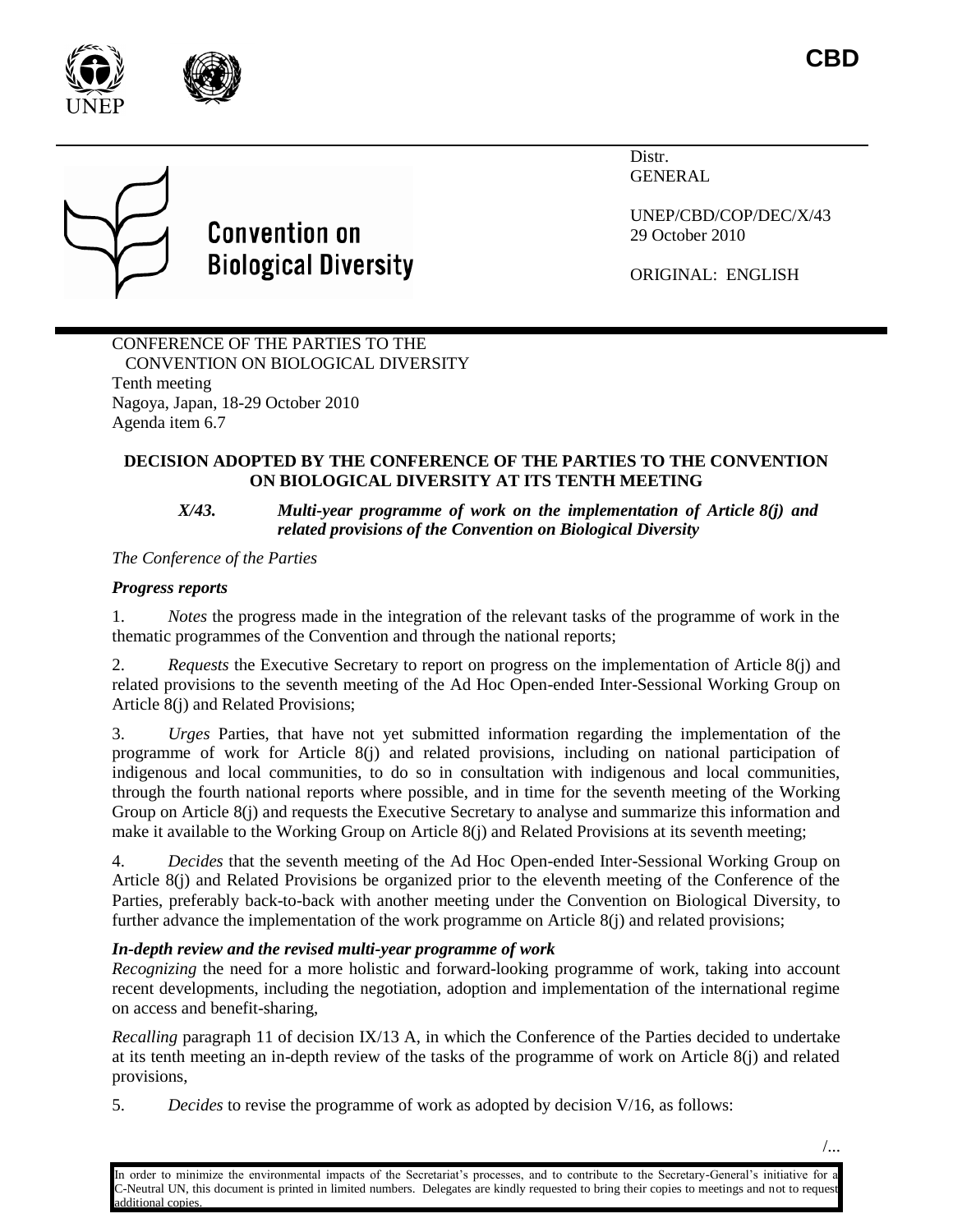(a) To retire completed or superseded tasks 3, 5, 8, 9 and 16;

(b) To maintain ongoing tasks including 1, 2, 4, 7, 10 and 12 and based on the results of the work, identify any further activities needed to fulfil these tasks and *requests* Parties, Governments, relevant international organizations and indigenous and local communities to submit national approaches to facilitate these tasks, and furthermore *requests* the Executive Secretary to compile and analyse this information with a view to identifying minimum standards, best practices, gaps and lessons learned, for the consideration at the seventh meeting of the Working Group on Article 8(j) and Related Provisions;

6. *Requests* that the Secretariat continue to compile and analyse submissions from Parties and other relevant organizations on national and international approaches for repatriation relevant to task 15, in accordance with Article 17, paragraph 2, of the Convention for the consideration by the Working Group on Article 8(j) in order to establish best practice guidelines;

7. *Decides* to postpone the consideration and commencement of other uninitiated tasks of the programme of work, pending the completion of current tasks, and in the light of ongoing developments, namely tasks 11, 6, 13, 14 and 17;

# *Article 10*

8. *Decides* to include a new major component on Article 10 with a focus on Article 10(c) in the revised programme of work on Article 8(j) and Related Provisions and requests the Ad Hoc Working Group on Article 8(j) and Related Provisions, building on the Addis Ababa Principles and Guidelines, to develop further guidance on sustainable use and related incentive measures for indigenous and local communities and also consider measures to increase the engagement of indigenous and local communities and governments at national and local level in the implementation of Article 10 and the ecosystem approach;

9. *Requests* Parties, indigenous and local communities and non-governmental organizations to submit information to the Executive Secretary regarding the implementation of Article 10 of the Convention, with a focus on Article 10(c), and requests the Executive Secretary to compile and analyse the information provided and to provide advice on how this component could be implemented to the seventh meeting of the Working Group on Article 8(j) and Related Provisions, to assist the Working Group in taking this task forward;

10. *Authorizes* the Secretariat to convene, subject to the availability of funds, an international meeting on Article 10 with a focus on Article 10(c), with the participation of Parties, Governments and international organizations, and representatives of indigenous and local communities, to provide advice on the content and implementation of the new major component for consideration at the seventh meeting of the Working Group on Article 8(j) and Related Provisions to assist the Working Group in taking this component forward;

11. *Requests* the Ad Hoc Working Group on Article 8(j) and Related Provisions, at its seventh meeting, to develop a strategy to integrate Article 10, with a focus on  $10(c)$ , as a cross-cutting issue into the Convention's various programmes of work and thematic areas, beginning with the programme of work on protected areas;

#### *Revised agenda for the Working Group on Article 8(j) and Related Provisions*

12. *Decides* to include a new agenda item on future meetings of the Working Group on Article 8(j) and Related Provisions, commencing at its seventh meeting, entitled: "In-depth dialogue on thematic areas and other cross-cutting issues";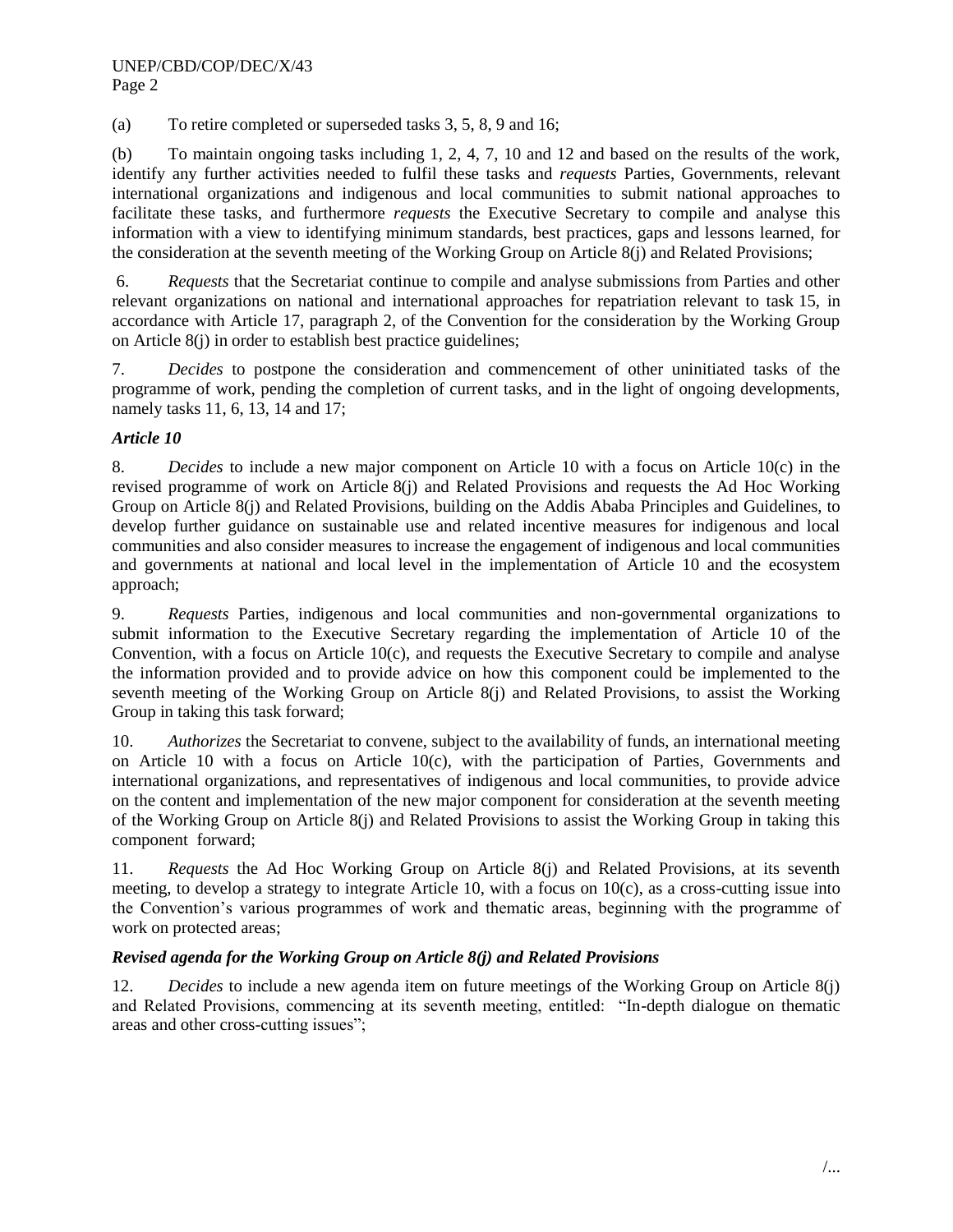13. Decides to have an in-depth dialogue at the seventh meeting of the Working Group on Article 8(j) and Related Provisions, on the following theme: Ecosystem management, ecosystem services and protected areas;

#### *Indicators*

*Recognizing* that the status and trends of linguistic diversity and numbers of speakers of indigenous languages is a useful indicator for the retention and use of traditional knowledge, if used along with other indicators,

*Noting* the importance of both qualitative and quantitative indicators to provide a broad picture of the status and trends of traditional knowledge and capture indigenous and local community realities within the framework of the Strategic Plan for Biodiversity 2011-2020 and the Aichi Biodiversity Targets,

*Taking note* of the work carried out under the auspices of the Ad Hoc Open-Ended Working Group on Article 8(j) and Related Provisions, and including the regional and international technical workshops organized by the Working Group on Indicators of the International Indigenous Forum on Biodiversity, to identify a limited number of meaningful and practical indicators on the status of traditional knowledge, innovations and practices and in other focal areas, to assess progress towards achieving the Strategic Plan and the biodiversity targets,

*Expressing its warm gratitude to* the Spanish Agency for International Cooperation (AECI), the Government of Norway and the Swedish International Biodiversity Programme (Swedbio) for the generous financial support for this initiative,

14. *Adopts* the following proposed indicators:

(a) Status and trends in land-use change and land tenure in the traditional territories of indigenous and local communities;

(b) Status and trends in the practice of traditional occupations;

to complement the already adopted indicator on the status and trends of linguistic diversity and numbers of speakers of indigenous languages in order to assess progress towards the Strategic Plan for Biodiversity 2011-2020 and the Aichi Biodiversity Targets;

15. *Invites* the International Labour Organization to explore the possibility of compiling data concerning the practice of traditional occupations and to provide advice on the use of this indicator for the consideration of the Working Group on Article 8(j) and Related Provisions at its seventh meeting;

16. *Further invites* the relevant agencies, including the Food and Agriculture Organization of the United Nations, the International Fund for Agricultural Development and the International Land Coalition, to provide advice on the use on the indicator "Status and trends in land-use change and land tenure in the traditional territories of indigenous and local communities" for the consideration of the Working Group on Article 8(j) and Related Provisions at its seventh meeting;

17. *Requests* the Executive Secretary, in collaboration with Parties, Governments, international agencies, the Working Group on Indicators of the International Indigenous Forum on Biodiversity and interested parties, including the 2010 biodiversity indicators partnership, to pursue the ongoing refinement and use of the proposed indicators, also bearing in mind the implementation of Article 10 and the Strategic Plan for Biodiversity 2011-2020, including through further technical workshops, to consider availability of data, methodologies and coordinating organizations, and to report to the Working Group on Article 8(j) and Related Provisions at its seventh meeting to take these matters forward;

18. *Considering* the new emphasis being placed by Parties on the implementation of Article 10, requests the Executive Secretary, subject to the availability of funding, in collaboration with Parties, Governments, international agencies including the United Nations Permanent Forum on Indigenous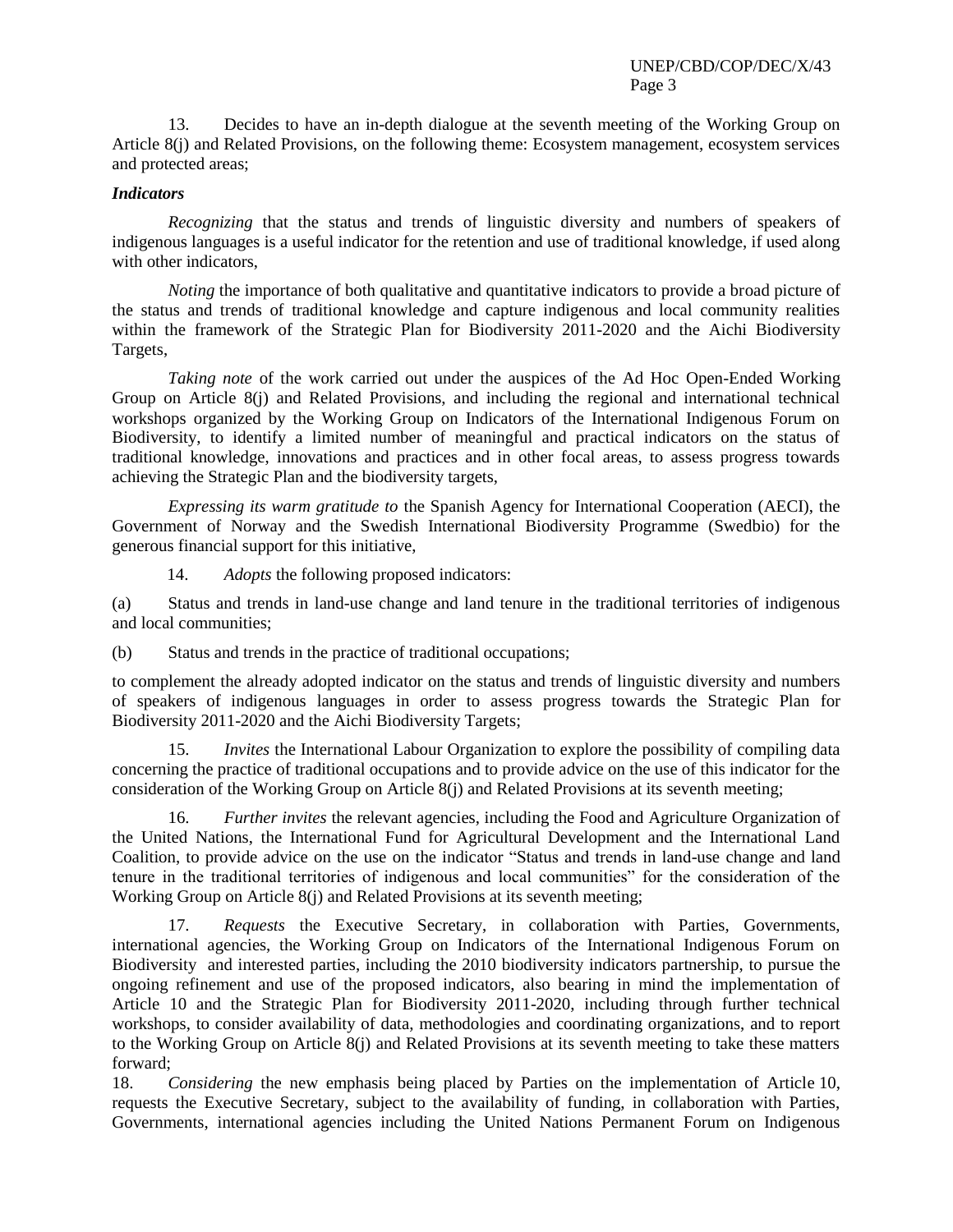Issues, the Working Group on Indicators of the International Indigenous Forum on Biodiversity, relevant non-governmental organizations, and the 2010 biodiversity indicators partnership, to explore, through further technical workshops, the development of appropriate indicators for customary sustainable use and to report on this matter to the Working Group on Article 8(j) and Related Provisions at its seventh meeting, so that this matter can be advanced within the framework of the Aichi Biodiversity Targets and the Strategic Plan for Biodiversity 2011-2020;

19. *Further invites* Parties, international organizations, indigenous and local communities organizations and relevant stakeholders to provide views on the development of indicators on land tenure and requests the Executive Security to prepare an information note for the Working Group at its seventh meeting.

# *Participation*

(a) Voluntary Fund

20. *Requests* the Secretariat, through the Voluntary Trust Fund to Facilitate the Participation of Indigenous and Local Communities in the Work of the Convention, to strengthen, where possible and subject to the availability of funding, the participation of indigenous and local communities in capacity-building workshops under the Convention, as appropriate;

# (b) Local communities

21. *Noting* that the involvement of local communities in accordance with Article 8(j) has been limited for various reasons, *decides* to convene an ad hoc expert group meeting of local-community representatives, bearing in mind geographic and gender balance, with a view to identifying common characteristics of local communities, and gathering advice on how local communities can more effectively participate in Convention processes, including at the national level, as well as how to develop targeted outreach, in order to assist in the implementation the Convention and achievement of its goals;

#### *Capacity-building, community education and public awareness*

22. *Requests* the Executive Secretary to continue to work with donors and partners, with a view to increasing capacity-building efforts for indigenous and local communities, and in particular, where possible, and subject to the availability of funding, develop medium and long-term strategies, to raise awareness of and facilitate their effective participation in Convention processes, taking into account the negotiation, elaboration and implementation of the international regime on access and benefit-sharing;

23. *Further requests* the Executive Secretary to continue to develop communication, education and public awareness activities and products, including with the contributions of indigenous and local communities, to assist in the community education of indigenous and local communities about the work of the Convention and also raising awareness of the general public about the role of indigenous and local communities, especially the role of indigenous and local community women, and their traditional knowledge in conservation, sustainable use of biodiversity and other global issues, including climate change;

## *Technical guidelines for recording and documenting traditional knowledge, innovations and practices*

*Recognizing* that the documentation and recording of traditional knowledge should primarily benefit indigenous and local communities and that their participation in such schemes should be voluntary and not a prerequisite for the protection of traditional knowledge,

*Noting* the lead role the Convention on Biological Diversity plays regarding traditional knowledge, innovations and practices on biological diversity,

*Further noting* the work of other organizations concerning guidelines for documentation of traditional knowledge, such as the development of a toolkit for the documentation of traditional knowledge by the World Intellectual Property Organization, and documentation and traditional knowledge projects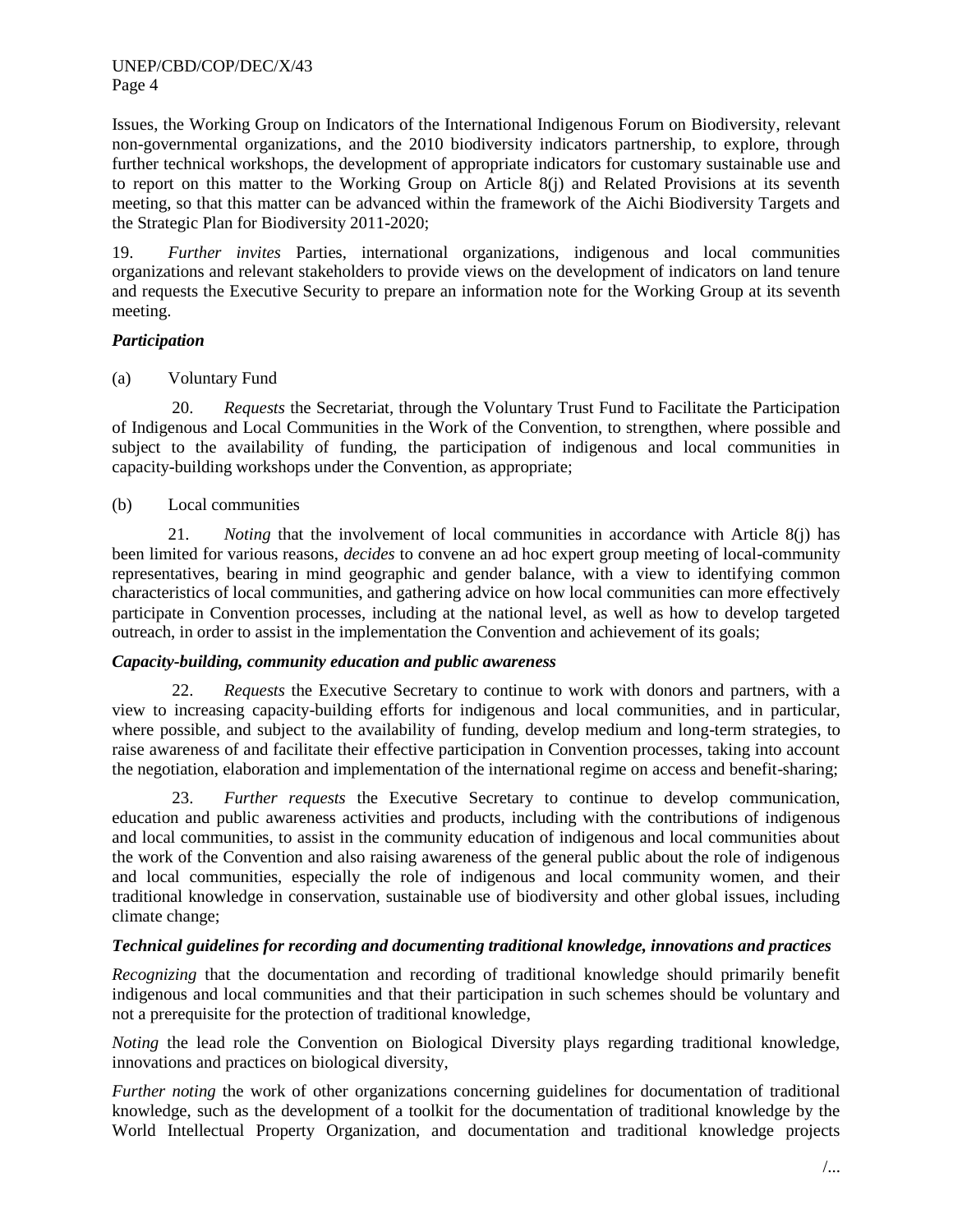proposed by the United Nations Educational, Scientific and Cultural Organization and the desirability of harmonization of this work within the international system,

*Emphasizing* that the developing of guidelines should not prejudice the development of other forms of protections,

*Further noting* that documentation of the traditional knowledge, innovations and practices of indigenous and local communities for the purpose of safeguarding traditional knowledge should be conducted by indigenous and local communities with their prior and informed consent and remain under their ownership,

24. *Invites* Parties and Governments and international organizations to support and assist indigenous and local communities to maintain, control, protect and develop their traditional knowledge, innovations and practices, and by supporting capacity building and the development of necessary infrastructure and resources with the aim of enabling indigenous and local communities to make informed decisions regarding the documentation of traditional knowledge;

25. *Requests* the Executive Secretary to continue to collaborate with United Nations Permanent Forum on Indigenous Issues, the United Nations Educational, Scientific and Cultural Organization and the World Intellectual Property Organization, to assist the World Intellectual Property Organization in completing its work on the development of the WIPO toolkit on the documentation of traditional knowledge, addressing both the potential benefits and threats of the documentation of traditional knowledge and, in collaboration with the World Intellectual Property Organization, to make the toolkit available through the clearing-house mechanism and the Traditional Knowledge Information Portal;

#### *Recommendations of the United Nations Permanent Forum on Indigenous Issues*

26. *Takes note* of the recommendation of the United Nations Permanent Forum Indigenous Issues which "requests Parties to consider, in the development, negotiation and adoption of the code of ethical conduct to ensure respect for the cultural and intellectual heritage of indigenous and local communities relevant to the conservation and sustainable use of biological diversity, that the standard established in the code adequately reflect relevant international standards, including the Declaration on the Rights of Indigenous Peoples";

27. *Takes note also* of the report of the Indigenous and Local Community, Business and Biodiversity Consultation (UNEP/CBD/WG8J/6/INF/11), held at United Nations Headquarters in New York on 12-13 May 2009, and encourages further discussions with a view to ensuring the effective implementation of the Convention on Biological Diversity, through creative partnerships between stakeholders, while stimulating community-level businesses based on the sustainable use of biodiversity;

28. *Requests* the Executive Secretary to inform the United Nations Forum on Indigenous Issues at its next session of progress made on the code of ethical conduct to ensure respect for the cultural and intellectual heritage of indigenous and local communities relevant to the conservation and sustainable use of biological diversity.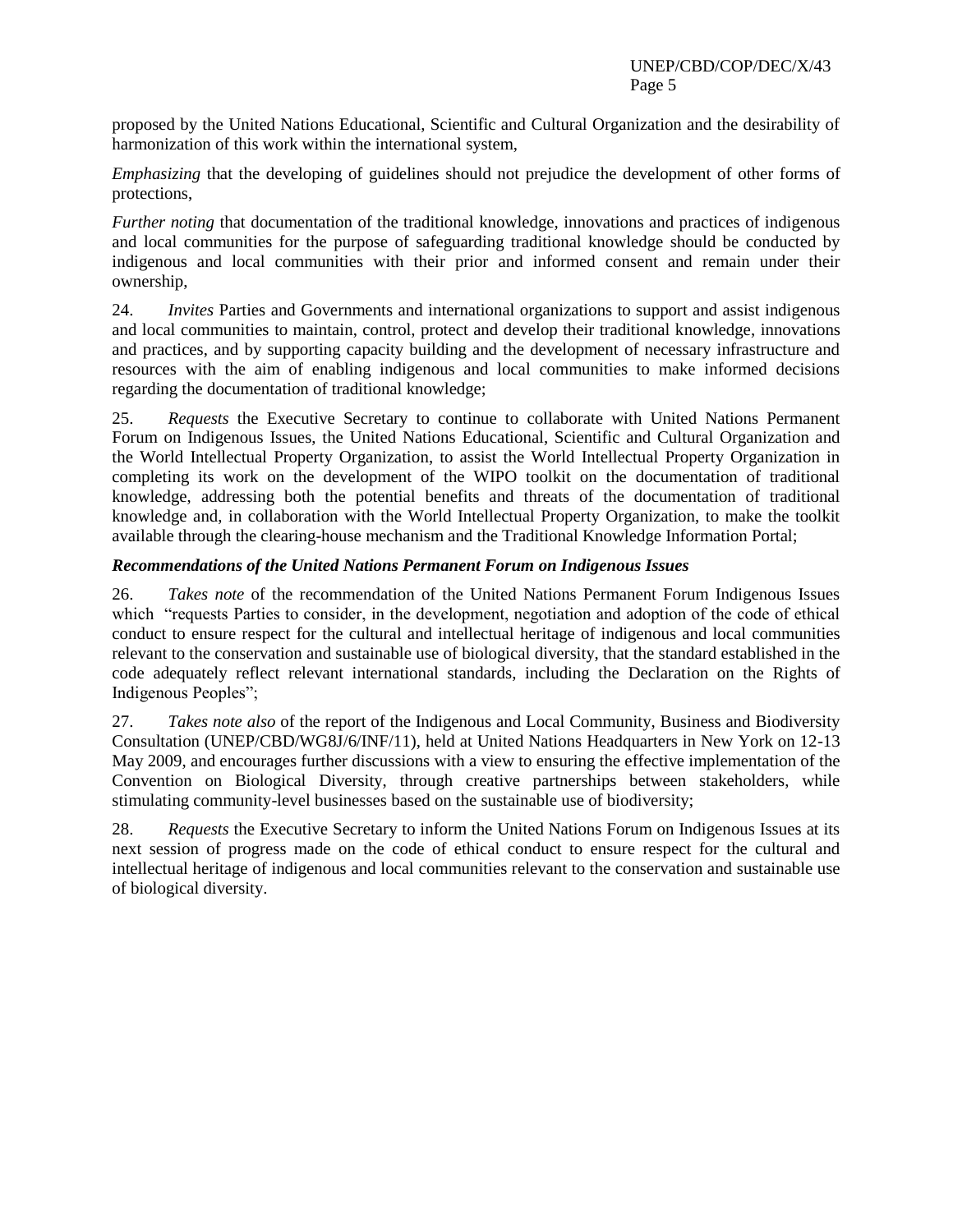#### *Annex*

# **TERMS OF REFERENCE FOR TASK 15 OF THE PROGRAMME OF WORK ON ARTICLE 8 AND RELATED PROVISIONS AS PRESENTED IN THE NOTE BY THE EXECUTIVE SECRETARY ON CONSIDERATION AND DEVELOPMENT OF TERMS OF REFERENCE FOR TASK 15 OF THE PROGRAMME OF WORK FOR ARTICLE 8( ) AND RELATED PROVISIONS PREPARED FOR THE SIXTH MEETING OF THE WORKING GROUP ON ARTICLE 8( (UNEP/CBD/WG8J/6/2/Add.2)**

1. The purpose of task 15 is to develop guidelines that would facilitate repatriation of information, including cultural property, in accordance with Article 17, paragraph 2, of the Convention on Biological Diversity, in order to facilitate the recovery of traditional knowledge of biological diversity.

2. Task 15 is to be interpreted in accordance with the provisions of the Convention and, in particular in light of Article 8(j) and related provisions.

3. Task 15 is intended to build on, and enhance, existing repatriation activities undertaken by Parties, Governments and other entities including museums, herbaria and botanical gardens, data-bases, registers, gene-banks, etc.

4. Stakeholders include, *inter alia*:

(a) Parties and Governments;

(b) Museums, herbaria, botanical gardens and other collections containing information on the knowledge, innovations and practices of indigenous and local communities relevant for conservation and sustainable use;

(c) Relevant international organizations (and in particular UNPFII, UNESCO, WIPO);

- (d) Representatives of indigenous and local communities;
- (e) Relevant NGOs and IPOs with expertise on these issues.
- 5. The Secretariat shall:

(a) Compile and analyse submissions by Parties and other relevant organizations on national and/or international approaches for repatriation relevant to task 15, for consideration by the Working Group on Article 8(j) and Related Provisions at its seventh meeting, in order to establish best practices learned;

(b) Based on best practices, and advice from the Working Group, the Secretariat may develop for the consideration of the Working Group on Article 8(j) and Related Provisions:

- (i) Best-practice guidelines for the initiation of national repatriation of information, including cultural property, in accordance with Article 17, paragraph 2, of the Convention on Biological Diversity, in order to facilitate the recovery of traditional knowledge of biological diversity; and
- (ii) Best-practice guidelines or a framework for the initiation of international repatriation of information, including cultural property, in accordance with Article 17, paragraph 2, of the Convention on Biological Diversity, in order to facilitate the recovery of traditional knowledge of biological diversity.

6. Parties, Governments, international organizations, indigenous and local community organizations and non-Governmental organizations shall communicate to the Secretariat information on best practices for the repatriation of information, including cultural property relevant to task 15.